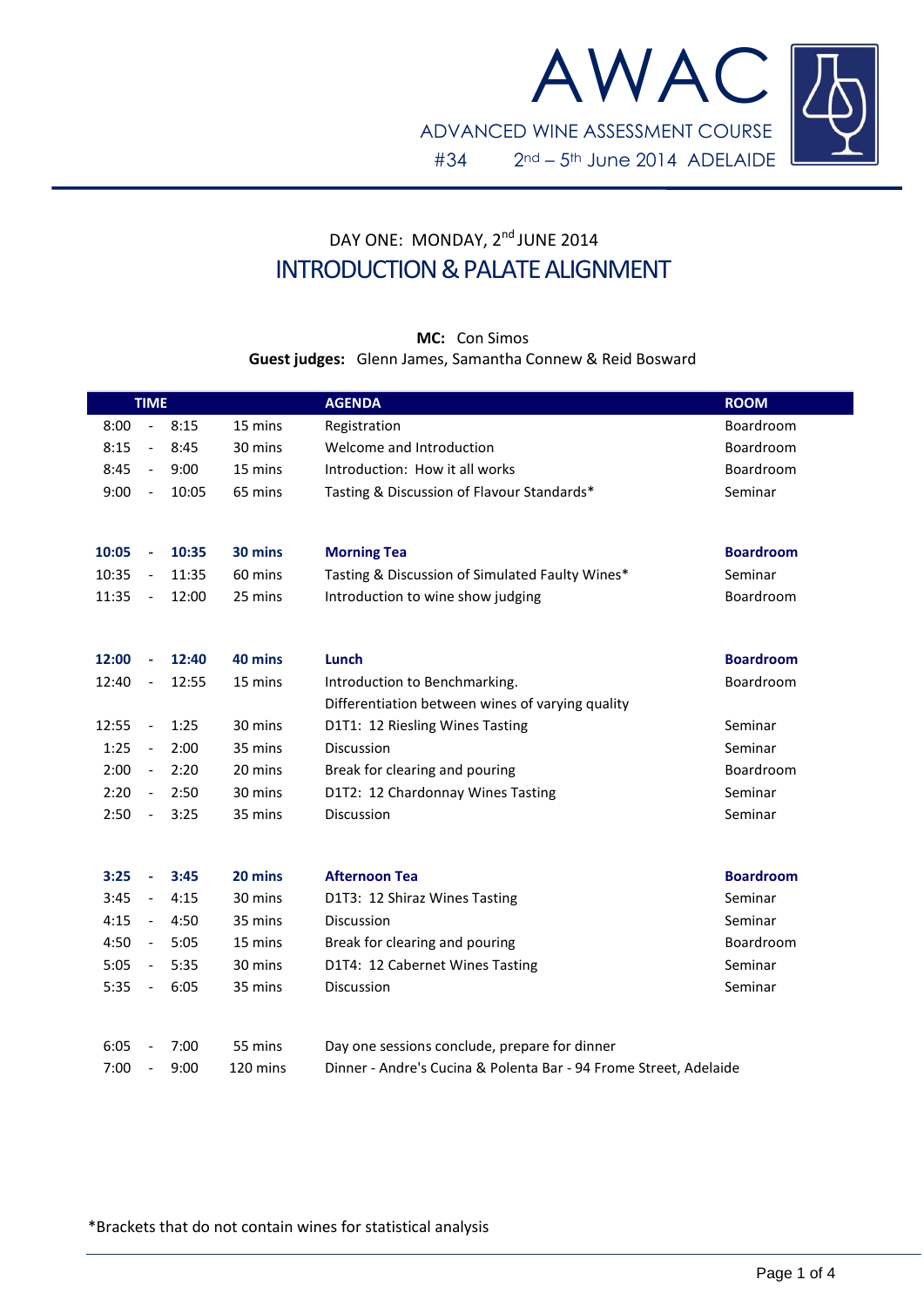

# DAY TWO: TUESDAY, 3rd JUNE 2014 SHOW JUDGING & THEMED TASTINGS

### **MC:** Geoff Cowey **Guest judges:** Phil Reedman, Louise Radman & Tim White

| <b>TIME</b> |                          |       |          | <b>AGENDA</b>                          | <b>ROOM</b>      |
|-------------|--------------------------|-------|----------|----------------------------------------|------------------|
| 8:00        | $\blacksquare$           | 8:15  | 15 mins  | Preamble to Sparkling Wine             | Seminar Rooms    |
| 8:15        | $-$                      | 9:15  | 60 mins  | D2T1: 24 Sparkling Wines Tasting       | Seminar Rooms    |
| 9:15        | $\overline{\phantom{a}}$ | 10:20 | 65 mins  | <b>Discussion</b>                      | Seminar Rooms    |
|             |                          |       |          |                                        |                  |
| 10:20       | $\blacksquare$           | 10:35 | 15 mins  | <b>Break for clearing and pouring</b>  | <b>Boardroom</b> |
| 10:35       | $\overline{\phantom{a}}$ | 10:55 | 20 mins  | D2T2: 8 Moscato Wines Tasting          | Seminar Rooms    |
| 10:55       | $\overline{\phantom{a}}$ | 11:15 | 20 mins  | <b>Discussion</b>                      | Seminar Rooms    |
|             |                          |       |          |                                        |                  |
| 11:15       | $\blacksquare$           | 11:35 | 25 mins  | <b>Morning Tea</b>                     | <b>Boardroom</b> |
| 11:35       | $\blacksquare$           | 1:35  | 120 mins | D2T3: 12 White Wines Panel Tasting*    | Seminar Rooms    |
|             |                          |       |          |                                        |                  |
| 1:35        | $\blacksquare$           | 2:20  | 50 mins  | Lunch                                  | <b>Boardroom</b> |
| 2:20        | $\blacksquare$           | 3:05  | 45 mins  | D2T4: 24 Mixed White Wines Tasting     | Seminar Rooms    |
|             |                          |       |          | (8 S.Blanc, 8 Semillon, 8 Pinot G)     |                  |
| 3:05        | $\overline{\phantom{a}}$ | 4:15  | 70 mins  | Discussion                             | Seminar Rooms    |
|             |                          |       |          |                                        |                  |
| 4:15        |                          | 4:35  | 25 mins  | <b>Afternoon Tea</b>                   | <b>Boardroom</b> |
| 4:35        | $\overline{\phantom{a}}$ | 5:10  | 35 mins  | D2T5: 16 Mixed White varietals Tasting | Seminar Rooms    |
| 5:10        | $\overline{\phantom{a}}$ | 5:50  | 40 mins  | <b>Discussion</b>                      | Seminar Rooms    |
|             |                          |       |          |                                        |                  |
| 5:50        | $\overline{\phantom{a}}$ | 6:20  | 30 mins  | Tour of the AWRI Building              |                  |

\*Brackets that do not contain wines for statistical analysis

 $\overline{\phantom{a}}$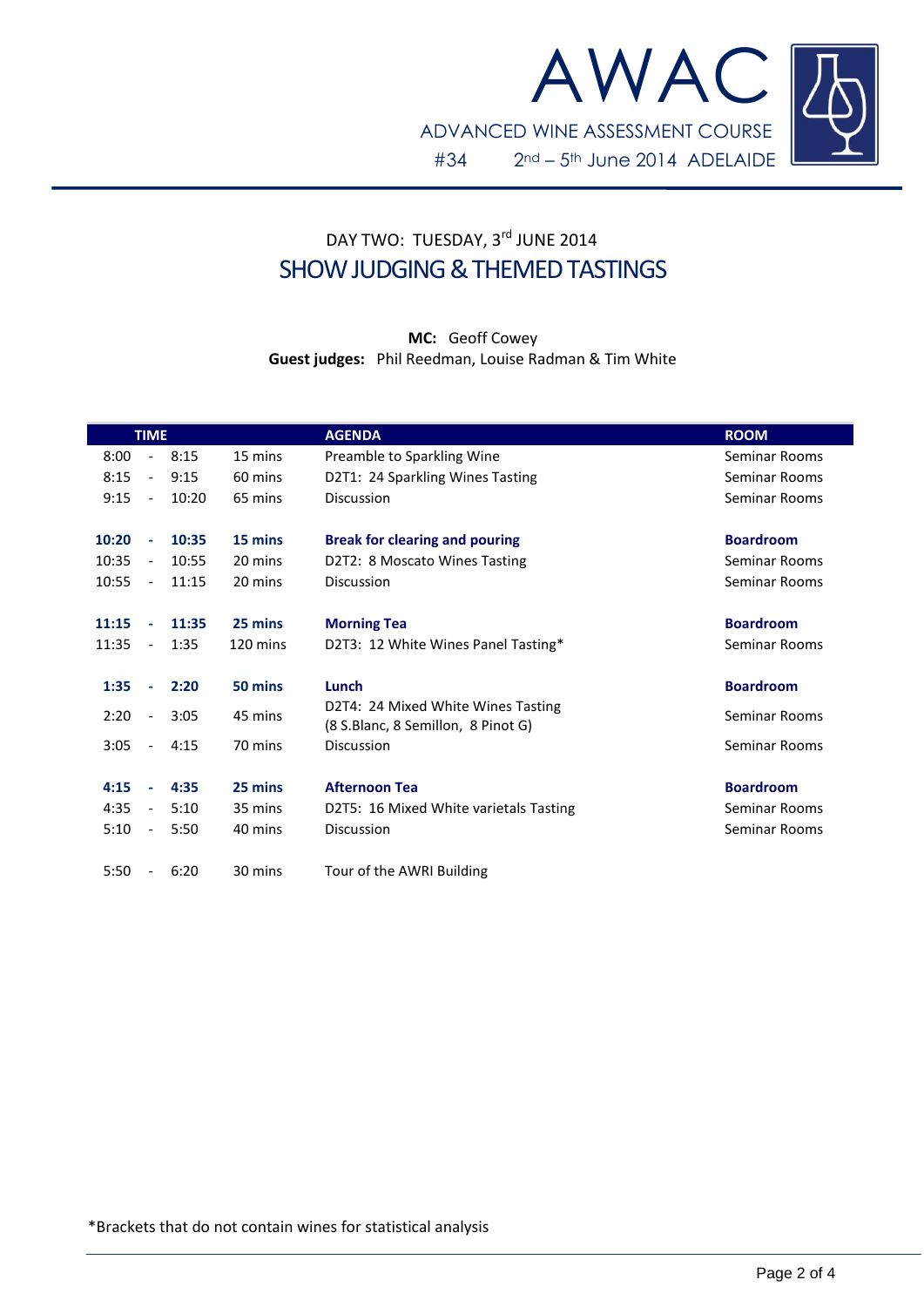



### **MC:** Matt Holdstock **Guest judges:** David Ridge, Marie Clay & Tim White

|       | <b>TIME</b>              |       |                    | <b>AGENDA</b>                                  | <b>ROOM</b>      |
|-------|--------------------------|-------|--------------------|------------------------------------------------|------------------|
| 8:00  | $\overline{\phantom{a}}$ | 8:30  | 30 <sub>mins</sub> | D3T1: 12 Red Wines Panel Tasting*              | Seminar Rooms    |
| 8:30  | $\overline{\phantom{a}}$ | 10:00 | 90 mins            | Discussion (Individual panels & group)         |                  |
| 10:00 |                          | 10:20 | 20 mins            | <b>Morning Tea</b>                             | <b>Boardroom</b> |
| 10:20 | $\overline{\phantom{a}}$ | 10:50 | 30 mins            | D3T2: 12 Pinot Noir Wines Tasting              | Seminar Rooms    |
| 10:50 | $\overline{\phantom{a}}$ | 11:20 | 30 mins            | <b>Discussion</b>                              | Seminar Rooms    |
| 11:20 | $\overline{\phantom{a}}$ | 11:45 | 25 mins            | Break to clear and pour                        | Boardroom        |
| 11:45 | $\blacksquare$           | 12:25 | 40 mins            | D3T3: 20 Red Wines Tasting (Shiraz & Cabernet) | Seminar Rooms    |
| 12:25 | $\overline{\phantom{a}}$ | 13:20 | 55 mins            | <b>Discussion</b>                              | Seminar Rooms    |
| 13:20 | $\mathbf{r}$             | 14:05 | 45 mins            | Lunch                                          | <b>Boardroom</b> |
| 14:05 | $\overline{\phantom{a}}$ | 15:05 | 60 mins            | D3T4: 30 Mixed Red Wines Tasting               | Seminar Rooms    |
| 15:05 | $\overline{\phantom{a}}$ | 16:45 | 90 mins            | <b>Discussion</b>                              | Seminar Rooms    |
|       |                          |       |                    |                                                |                  |
| 16:45 | $\sim$                   | 17:10 | 25 mins            | <b>Afternoon Tea</b>                           | <b>Boardroom</b> |
| 17:10 | $\overline{\phantom{a}}$ | 17:45 | 35 mins            | D3T5: 14 Sweet Wines Tasting                   | Seminar Rooms    |
| 17:45 |                          | 18:45 | 60 mins            | Discussion                                     | Seminar Rooms    |